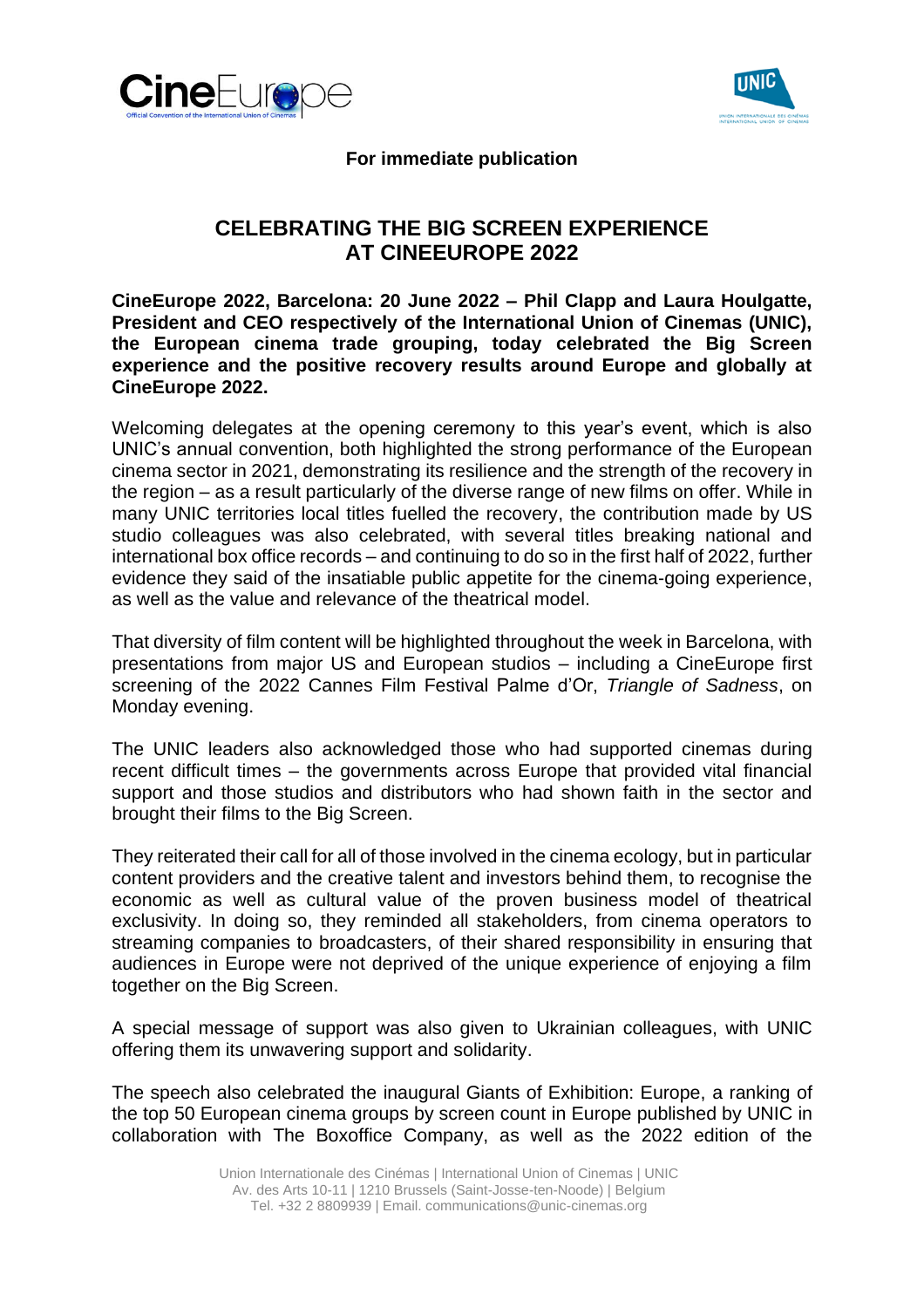



organisation's Women's Leadership mentoring scheme, with another cohort of 11 pairs of participants for the programme's sixth year.

In closing the joint speech, Laura Houlgatte emphasised the need to ensure that EU policy-makers and politicians saw the full picture when it came to the value of the sector, and that the interests of the cinema industry were protected and celebrated.

## **Notes for editors**

A copy of the keynote speech is attached to this Press Notice [check against delivery].

## **The International Union of Cinemas (UNIC)**

The Union Internationale des Cinémas/International Union of Cinemas (UNIC) represents the interests of cinema trade associations and cinema operators covering 39 countries in Europe and neighbouring regions.

### **CineEurope**

CineEurope 2022 is taking place 20-23 June at the Centre Convencions Internacional Barcelona (CCIB) in Barcelona, Spain. CineEurope is the longest running and most successful European convention and trade show for major, regional, and independent cinema professionals. CineEurope will feature exclusive screenings and product presentations of upcoming films, sponsored events, timely and informative seminars, and the CineEurope Trade Show. CineEurope is the Official Convention of the Union Internationale des Cinémas/International Union of Cinemas (UNIC).

### **The Film Expo Group**

The Film Expo Group is the premier organizer of events in the motion picture industry. The Film Expo Group produces CineEurope, held in Barcelona; ShowEast, held in Miami; and CineAsia, held in Bangkok.

### **Further enquiries**

[lhoulgatte@unic-cinemas.org](mailto:lhoulgatte@unic-cinemas.org) / +32 488 08 51 95 **|** @CineEurope **|** @UNIC\_Cinemas